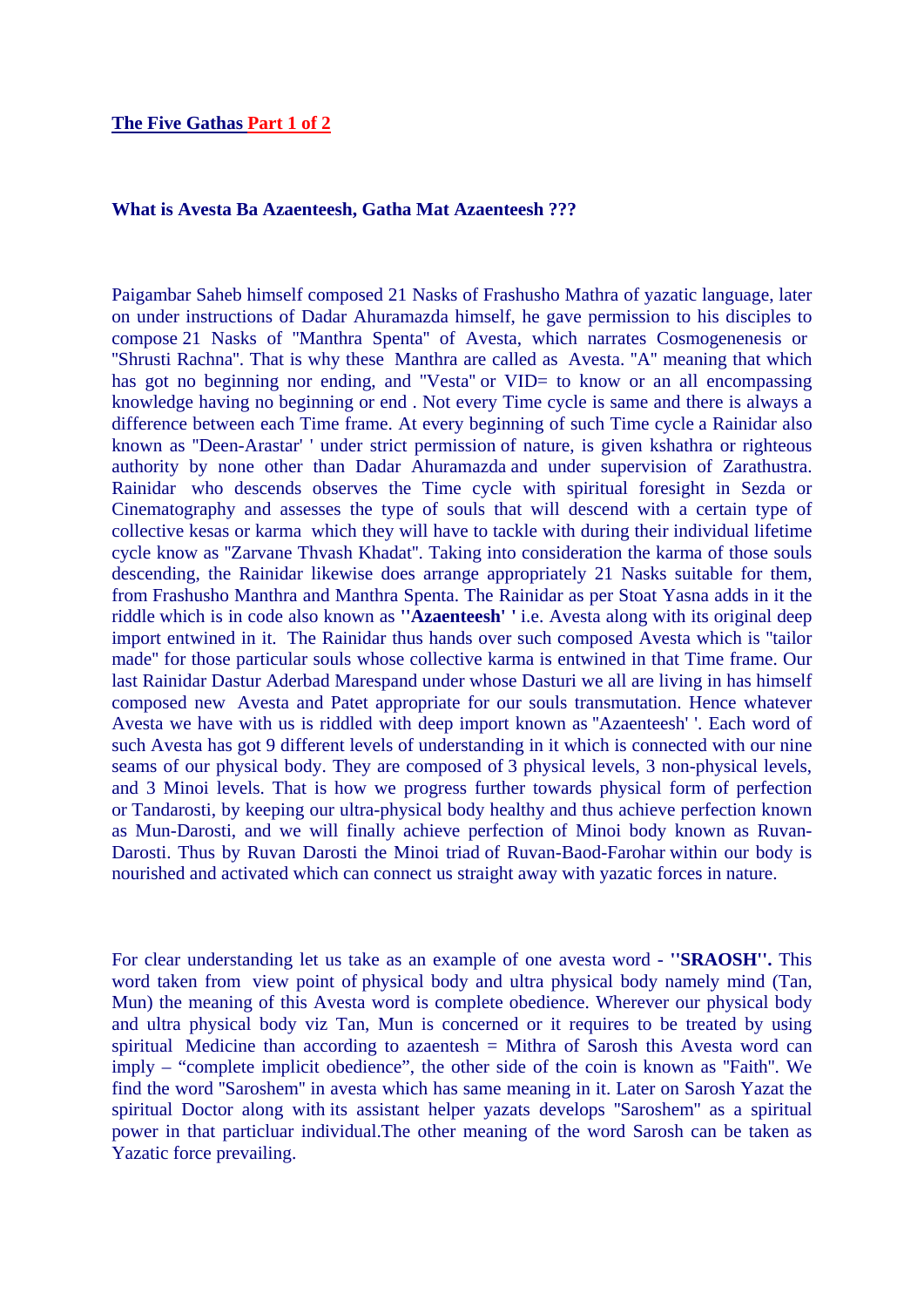Hence avesta with its Azaenteesh= Mithra, or Gathas with its Azaenteesh=Mithra (which can be recited separately from Yajashne) the word ''SRAOSH'' can either mean complete obedience or it can mean the yazatic power known as Sarosh, and the key to decipher it is by using Stoat Yasna

To sum up **"Avesta Ba Azaenteesh",** or **"Gatha Mat Azaenteesh"** Manthra has been composed by Rainidar of that Time frame from 21 Nasks of Frashusho Mathra and ''Manthra Spenta'' by using Stoat Yasna and as explained above, the Rainidar has been authorized by nature itself having seal of approval from Dadar Ahura Mazda himself. With Stoat Yasna as the base of Manthra and Mithra that goes along with it, Avesta prayers has the capacity of attuning with that particular Yazata for which Yasht is recited thereby fulfilling the objective of prayer. These Manthra has 9 levels of understanding having 9 different shape of stoat, which has 9 different Mithras that can work in 9 different manners. Vendidad and other prayers that we have today with us work in such a manner of Azaenteesh. Meaning those Manthras having 9 different Mithras that can function in 9 different manner, which if recited for a particular occasion does its work flawlessly. In short Avesta Manthra prayed by us has 9 different levels.

Hence Azaenteesh Manthra has within it capacity to revive Tan- Mun- Ruvan- Keherp ''Darosti'' with help of Mithras, those Manthras work as spiritual medicine. When an Adept or skilful Ashvan Dastur prays those same Manthras instead of 9 different ways that it works for us, it works in 9 x 9, that is in 81 different manner and these Manthras now act like a weapon in skillful hands of an Ashwan. Such an Amaldar Ashwan with his power of Ashoi when he prays Vendidad than he gets amazing results out of his kriya. That amazing result is known to us all, that Vendidad if prayed by a Saheb having amal can smite Druj using Vendidad as a weapon. If a person whose physical body and mind (Tan, Mun) is affected with this Druji and falls critically mentally ill, than such a terminally ill person can be revived by such an adept who uses Manthras with special Mithras who finally achieve the desired objective of ''Darosti''.

This is what an adept Amaldar Ashwan with his Ashoi can do with Manthra 9 x 9 times, but we ordinary Bastekustian who have Avesta Manthra with us has got 9 types of Azaenteesh, if those Manthra when lawfully prayed with appropriate Mithra can even achieve similar results but to a lesser extent as compared to an ashwan. The biggest example of such an exercise of decimating Druji is the magical potent **Geh-Sarna** (Ahunavad Gatha) that a Mobed prays before a body is consigned to Dokhmenashini.

## **Sarosh Yasht Vadi kardo 3:-**

Let us try to see what Sarosh Yasht Vadi kardo 3 says;- *Yo Poryo Gathao ...........Frasasta yecha*